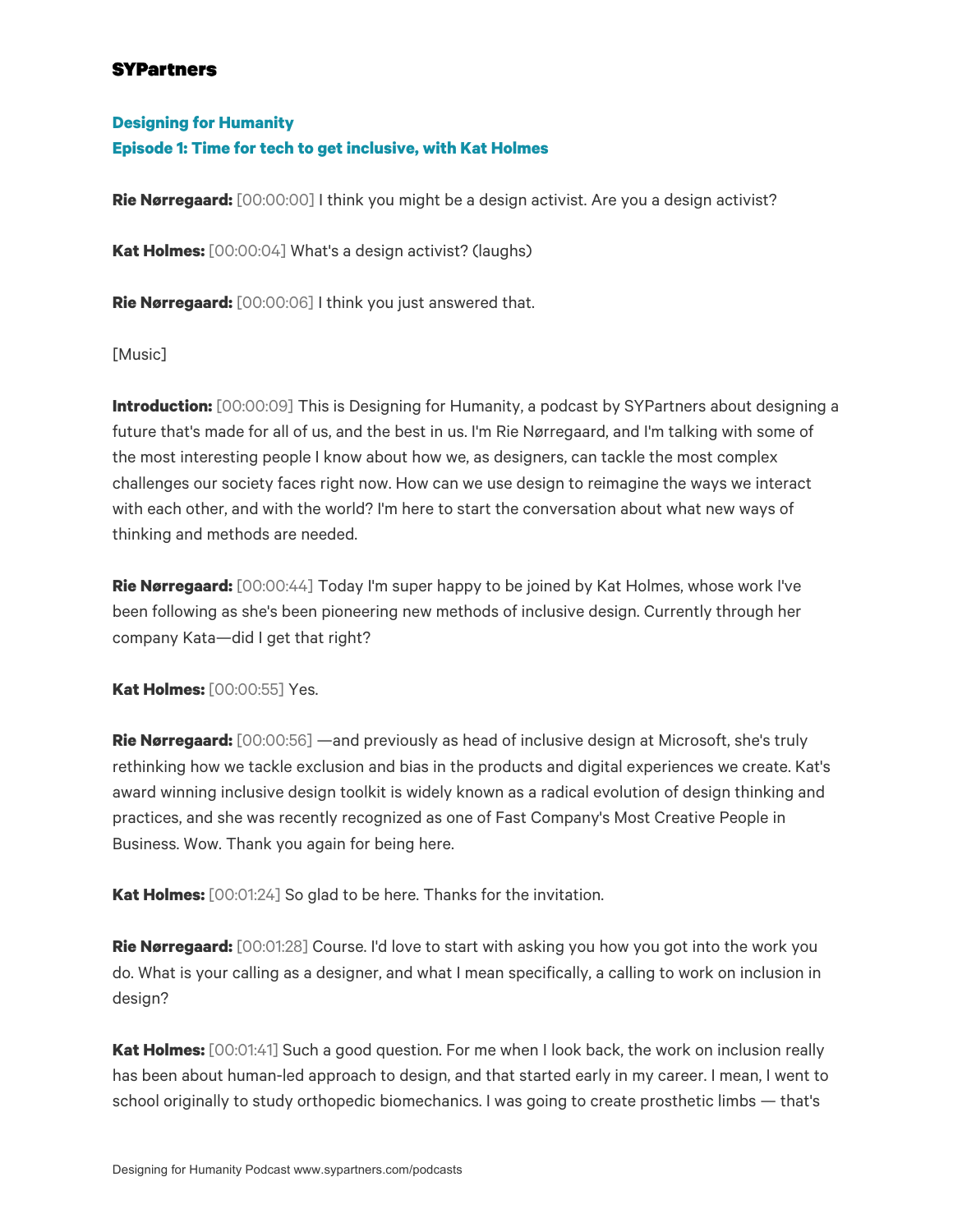what I wanted to do, that's what I wanted to design, and it was really about the fit between human beings and the objects around us. The tools that extend us, that assist us. This has always been an area of interest and focus, and I took the engineering path early because it really helped me understand how things are made.

[00:02:26] I studied the material science of that, and what goes into the very smallest kind of detail making those products, those prosthetics, really feel like they belong with the human being, as opposed to very medicalized objects. But after school, as many of us do, I never pursued that as a career. It wasn't until I arrived at Microsoft after a series of companies that I'd worked at that I really started to focus on artificial intelligence. When I talk about inclusive design, often many people assume that you start with a basis in accessibility, and I had no background in that. It was never required training in school, it wasn't required as an employee at any of the companies I worked at, and so my entry point was really through thinking about the design of an AI at Microsoft called Cortana. Because there are no tools at the time—it was about five years ago—for doing voice conversational design, we really had to make it up as we went.

**Kat Holmes:** [00:03:29] One of the things that became a real resource for us was meeting with people who really are personal assistants or assistants to other human beings, and understanding how a human being creates a great experience for another human being. Through that, we realized there's so much expertise people have in how they work with each other that we could learn from as technologists. Another example that came up in that project is that there are people who have been talking to their computers for decades. It's primarily people who use a program called Dragon, because they have limited use and can't use a keyboard or a mouse and have limited use of their hands, or people who are blind who have been using speech recognition and speech based technology with screen readers for many years. So my path to inclusion really started with seeing the huge void in resources for designers and engineers in how to think about the topic, and then marrying that with some really interesting, gnarly problems I was trying to work on at the time, and realizing that human beings had more to teach us than the technology—and kind of even the traditional design thinking methods—that we've all come to know.

**Rie Nørregaard:** [00:04:44] Was that the time when you connected what you really cared about, and knew something about, to the potential impact you could have as a designer?

**Kat Holmes:** [00:04:56] Oh gosh, yeah. There was a moment. I remember because again, it wasn't known subject matter, there wasn't a book to read on this topic. There's a lot of academic work, but there wasn't something that was applied to digital experiences and how you would do this in a digital environment. There was a moment as I was going through this and kind of piecing it together, that I realized how much work there was to do, how many things had been missed, and that really this would be the work I would do for the rest of my life because there was just so much to do and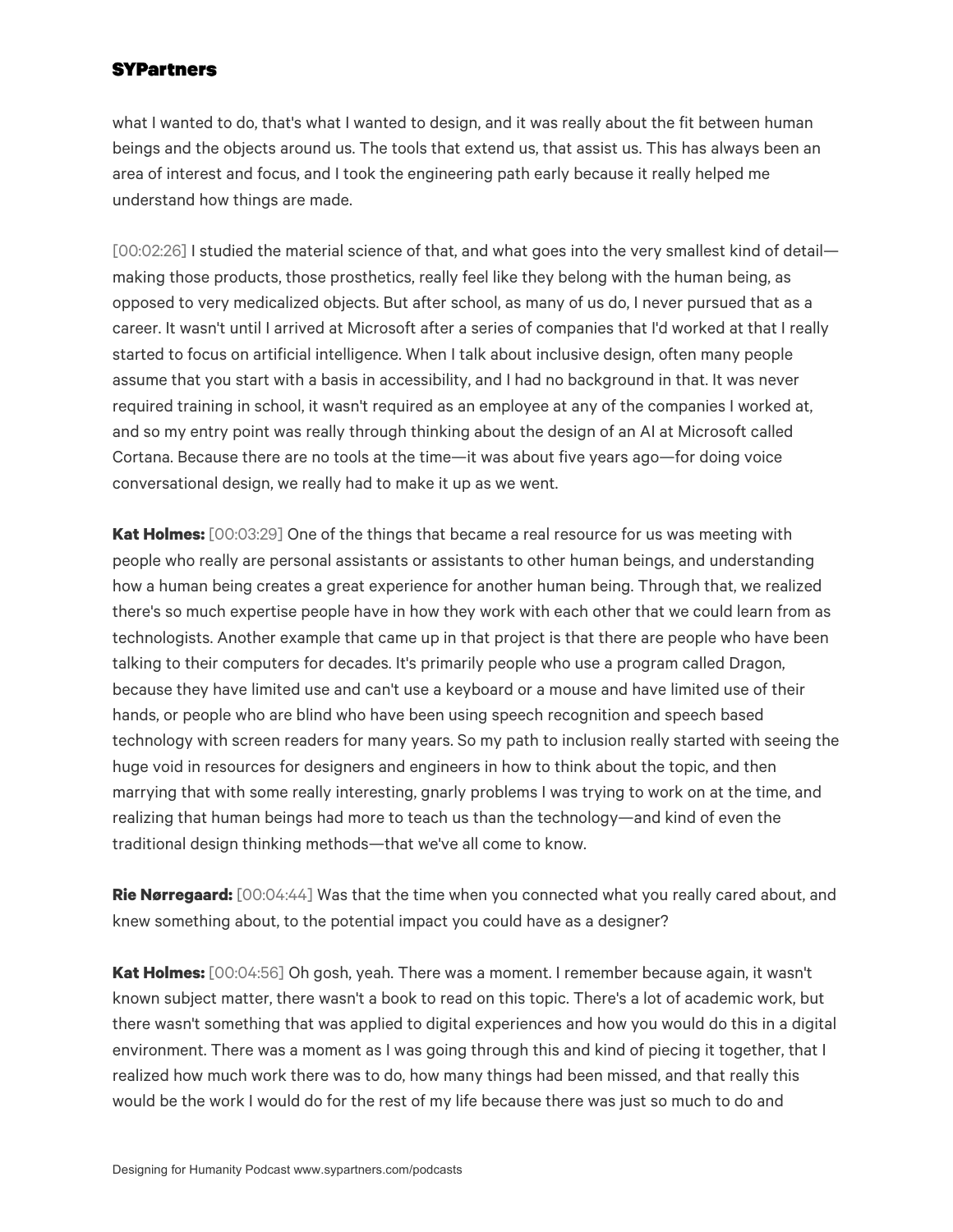meaningful places—places like one small, simple, thoughtful design addition applied towards a problem—that could make a huge difference in someone's life. Sometimes it was taking technology that already existed, but had never been framed or applied towards a mismatch or disability that someone experiences. It became a whole playground of places to learn, and the outcomes really did make a difference in people's lives.

**Rie Nørregaard:** [00:06:08] In your experience, both at Microsoft and in the work that you're doing now, where does intention fit in? You're talking about lots of missed opportunity in places where we maybe have data or knowledge and we're not applying it toward solutions. Can you talk a little bit about where intention comes in for you?

**Kat Holmes:** [00:06:33] Yeah, I think the things that we make—this is a very well-known thing but I'm going to state it anyways—the things that we make carry a mark of the maker, right? There's a translation that happens, and biases are one of those things that translate into the things that we make. One of the most concrete types of biases that we don't always think about, but that we talk about in this space, is ability bias. Ability bias is one of the things where of course we're going to design something that we ourselves can see, or that we can hear to our own abilities. The things we make then end up working well for people who have similar circumstances or similar abilities, but it ends up excluding a much broader group of people.

[00:07:15] And that's not just by ability and disability, it's also by situation. You know, "I happen to be in a loud crowded environment and now I can't hear my phone ring." Well, that's because it was designed to work in a perfectly serene, quiet environment. These things that all of us have, these moments where you have these kind of mismatches with the biases, they're built into the things that we use. Bias isn't inherently good or bad, it is what it is. We can try to evolve them, but we really can't get rid of them. Ability bias is a good example of that.

[00:07:50] But what we can do is recognize, at least, what the bias is and then what's missing and recognizing what's missing is really then about matching up with people who have an ability bias that's different than my own, right? So how do I match up with someone whose ability biases are really for speech based interfaces to complement my text based bias? So I think about intention through the lens of, what's the problem you're trying to solve? And, which biases you bring to the table, and which ones are missing? And then actively seeking out and marrying those together by increasing the participation and inclusion of who's making that solution.

**Rie Nørregaard:** [00:08:35] So with awareness, we can have intention and then we can really practice and transform what it is that we bring into the solutions that we create for others. I wonder if you can think about a time, or a good example of, seeing and experiencing that in practice.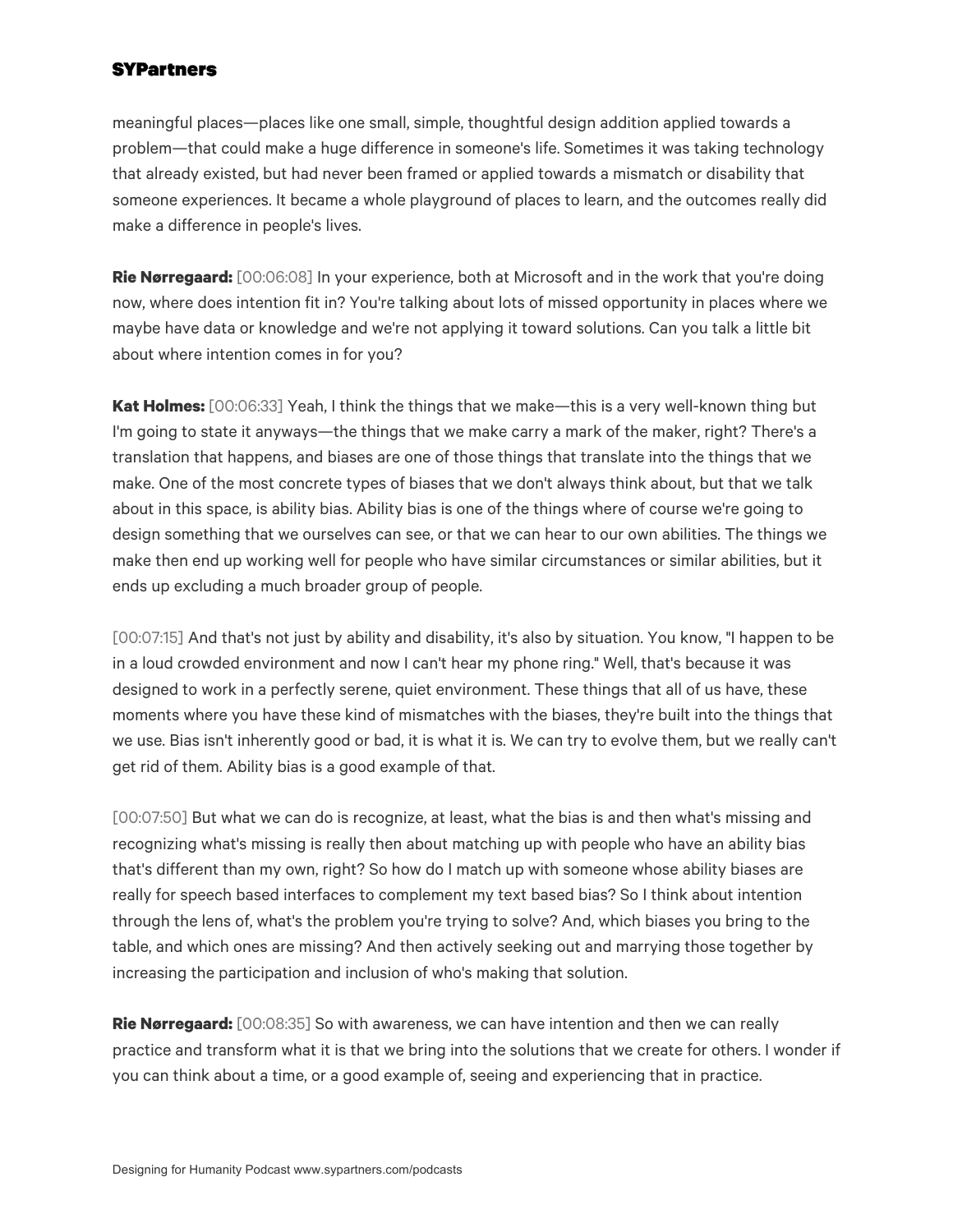**Kat Holmes:** [00:08:55] Yeah, one of my favorite examples was when we were working on a text based interface, like basic texting. An important and critical element of inclusive design is that it's including people who are historically excluded from the design process. You bring them into the design process and make that a central part of how you solve problems.

[00:09:23] So with this text example, we'd met with a woman who was hard of hearing, and she was conveying a story about her relationship with her best friend. Her best friend had moved to the East coast and he had a deep voice, and she was losing her ability to hear the lower ranges of human voice and so it became harder and harder to stay connected. But what was interesting in that conversation was that she said it wasn't that she missed the functional element of the conversation, those are things you can get in text. What she missed was the inflection and the emotion that's conveyed that comes from the conversation and all that gets stripped away when things are typed in text.

[00:10:09] We started playing with how we could bring that into the expression of the text itself, how that could be something you could play with to convey different types of meaning in the design of the words, of the fonts, of the pacing of the words as they appear on the screen. We were thinking about the starting points, and what those emotional elements are, which often end up being the most important things to these experiences.

[00:10:38] If we had just set out to design a better text application, we would've asked different questions. We would have tried to solve different problems. Instead, starting with the story of the human-to-human interaction between this woman and her best friend gave us a starting point of what actually was most important—the meaningful emotions that come through in those conversations. So how do we design that? There are many, many examples of what kinds of mismatch and what kinds of exclusion happen; not just functionally, not just access, but emotionally and in our relationships with each other.

**Rie Nørregaard:** [00:11:15] Awesome. Kat, you're writing a book on inclusion and design. You're done with it, yeah?

**Kat Holmes:** [00:11:28] Yeah, I'm done.

**Rie Nørregaard:** [00:11:29] Congratulations. That must feel amazing. (laughs)

**Kat Holmes:** [00:11:31] Yeah, I'm still detoxing. (laughs)

**Rie Nørregaard:** [00:11:35] And it's going to be published soon?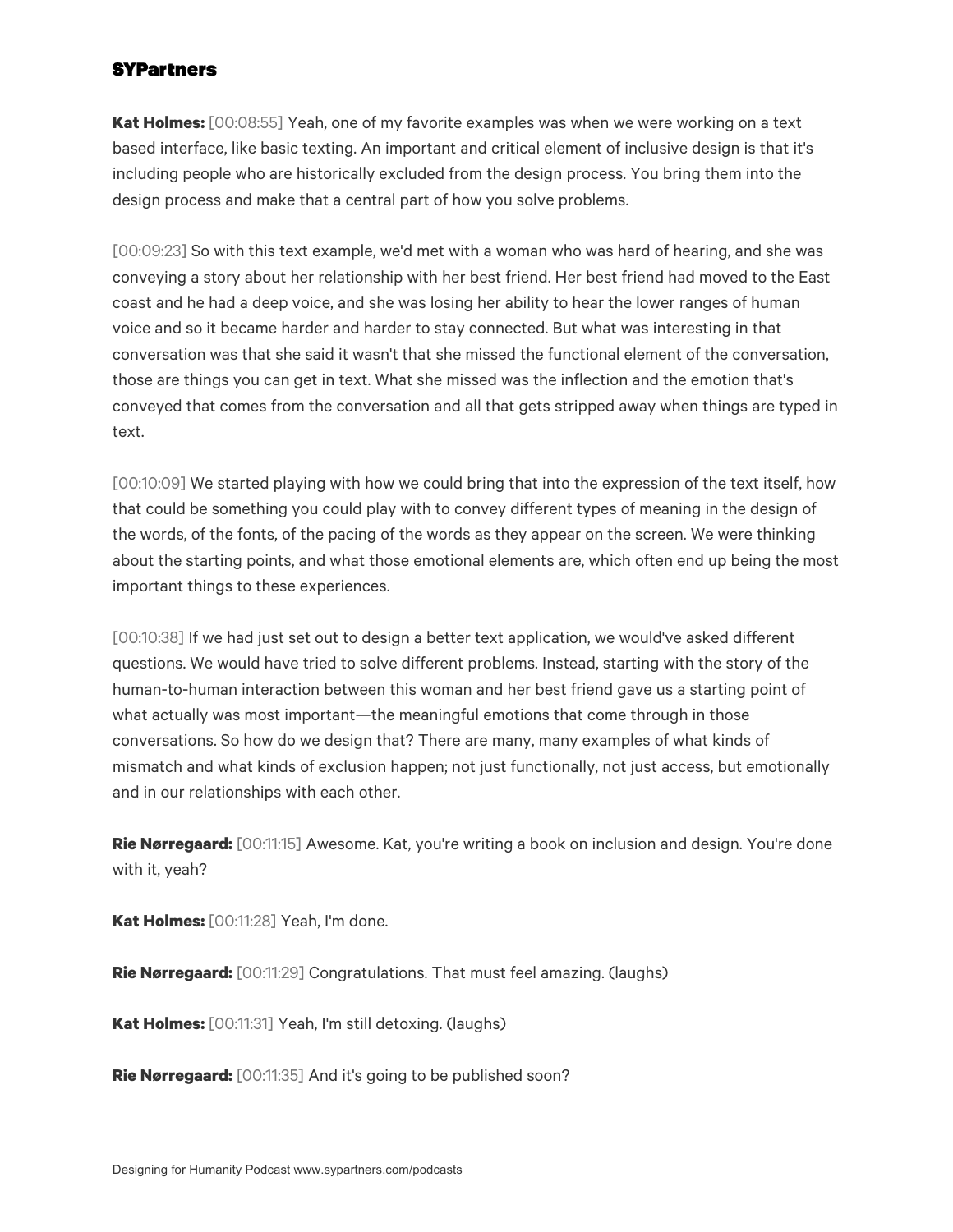**Kat Holmes:** [00:11:37] So the book that I'm writing is called Mismatch, and it's focused on how inclusion shapes design technology and society. It's being published by MIT Press in September of 2018.

**Rie Nørregaard:** [00:11:51] That's amazing. I'm very much looking forward to that. Can you describe what that process was like a little bit, and how the process allowed you to evolve your point of view while doing it? What did you learn, basically, is what I'm asking you.

**Kat Holmes:** [00:12:09] I had no idea what I was getting into. I thought I was going to write a book about inclusion and I ended up writing a book about exclusion, because exclusion in comparison is crystal clear. It's sharp. We've all experienced exclusion in our lives, and we know how it feels and we know what it looks like. It evolved into understanding the cycle that perpetuates exclusion; the cycle between who's making a solution, who we're assuming is using that solution, how we make it, what tools we're using, and then, why are we making this solution in the first place? In thinking about that cycle I was asking the question, if we can understand how exclusion is built in to these different parts of the cycle, can we start to shift it towards inclusion in different ways? Back to when we talked about ability biases being one example of what I'm calling an "exclusion habit", can we shift that exclusion habit to an inclusion habit by again recognizing the ability biases in others, and complementing them with our own?

[00:13:22] So that process was one of the greatest creative challenges of my life. I have two children both birthed in different ways, and I liken this to my third child, but birthed through my face. That's how I felt! (laughs) It was a very intense process, but wonderful, and I learned way more than I expected and I met an amazing community of people along the way.

**Rie Nørregaard:** [00:13:52] Is there anything else you want to talk about in relation to your book? Is there something that you want to say, or an aspect of that book that comes up for you in the context of this conversation?

**Kat Holmes:** [00:14:04] In the book, one of the things I had to contend with right in the beginning was that inclusion is often categorized as a nice thing to do. I think it ties to your conversation on designing for humanity because there is sometimes a distinction made between social good and business benefit; inclusion being a sharp example of that, sometimes to its own detriment. When we treat it as just the right thing to do, as just the right thing to do to be inclusive, it brings out our sympathies, which is sometimes a very dangerous place to design from. It brings out our own assumptions and biases and power dynamics in separating us from people that we design for.

[00:14:56] So one of the things I really wanted to underscore early was that inclusion is not nice, and it's hard work. It's battling for rights and it's working through tough problems, but when we can make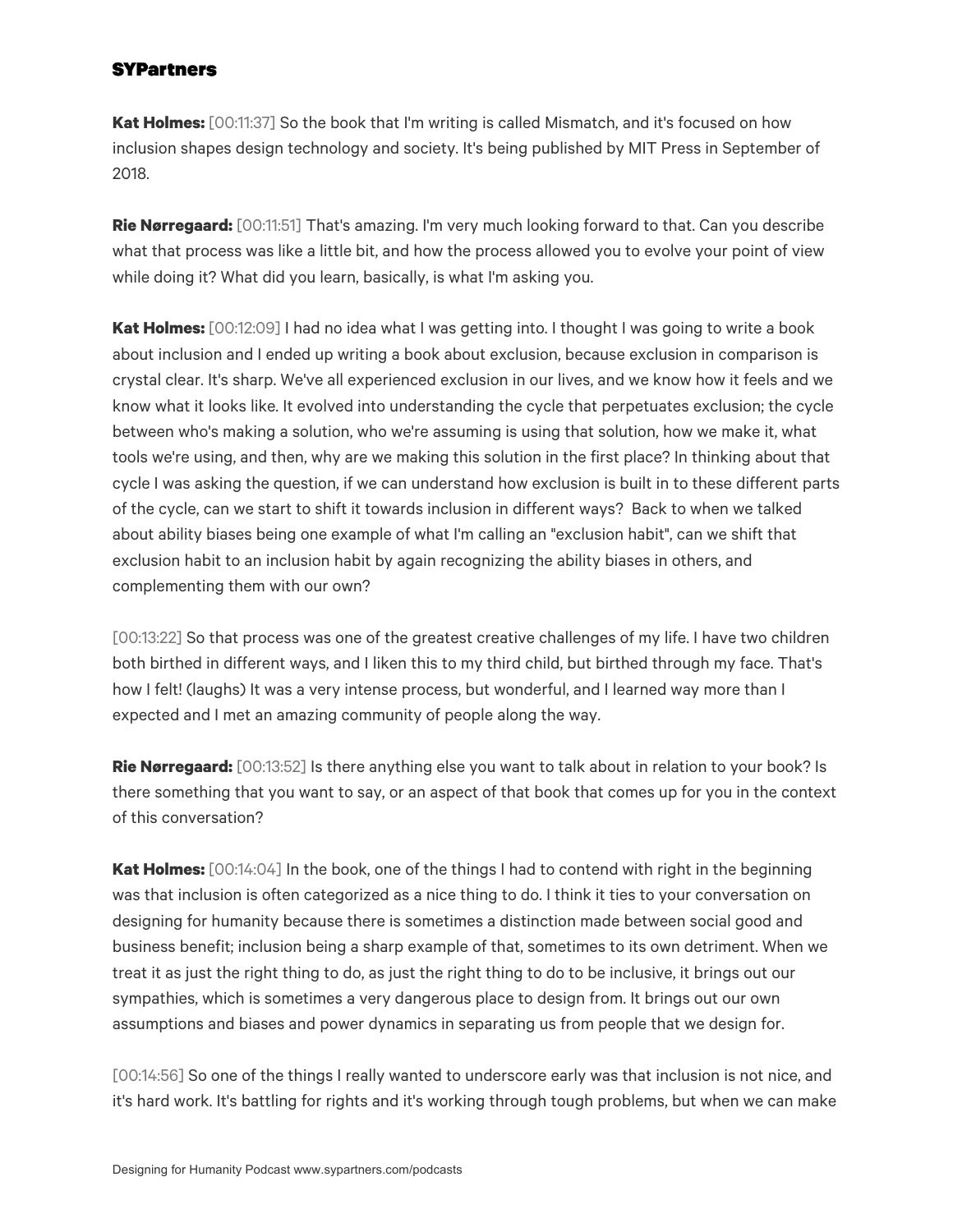it a central way of working—when we can get the methods and the tools of putting it right at the heart of our engineering processes, of our design processes—then we can start to think differently about the business benefits and the economic case and the growth opportunities. There's a shift as we think about designing for humanity in all of these places of great scale that we really, as designers, also need to shape the language around that conversation so that it moves it away from the benefactor "I'm doing a nice thing" and to the central, "I'm doing a necessary thing" in a multitude of spaces that desperately need a humanized approach to some really tough problems.

**Rie Nørregaard:** [00:16:03] I love that you're mentioning language because it's so important and really powerful when imagining new ways of doing things and new frameworks. We also need new language for the most part, and that's perhaps where words like fairness and equity can really help us move from the sympathetic frame into a place where we're actually seeing and feeling the life that we want to have and therefore we want for everyone else, or what we want for others and also want for ourselves.

[00:16:38] Given that you've mapped out a cycle, and the relationships and the moments that make a difference in this cycle, is there a limit to what we can take responsibility for as designers when it comes to inclusion? What do we not have, and where do we need partnerships, and are they there for us now or do we need to make them?

**Kat Holmes:** [00:17:00] I did want to play in this book with an expanded definition of designers, and taking the approach of, anybody who's solving a problem on behalf of another human being or in service of other human beings. The key responsibility that underlies inclusive design really starts with the World Health Organization's definition of disability. It's the social model of disability that's defined as, a mismatch in interaction between the features of a person's body and the features and the environment in which they live, which squarely—for me as a designer—put responsibility on every choice that I make as either raising or lowering those barriers between people and the world around them.

[00:17:47] And I think that whether you're planning a dinner party, or designing a complex software interface, all the choices that go into that really do produce an inclusive or an exclusionary result. That is squarely the responsibility.

**Rie Nørregaard:** [00:18:03] Yeah. So one of the things I'm thinking about, and one of the reasons for exploring that topic in this podcast is that with the kinds of problems that we're invited to solve or to help to think about here [at SYPartners], we're finding added dimensions in solving for very big problems that are systemic in ways that maybe even the term inclusion or exclusion doesn't cover.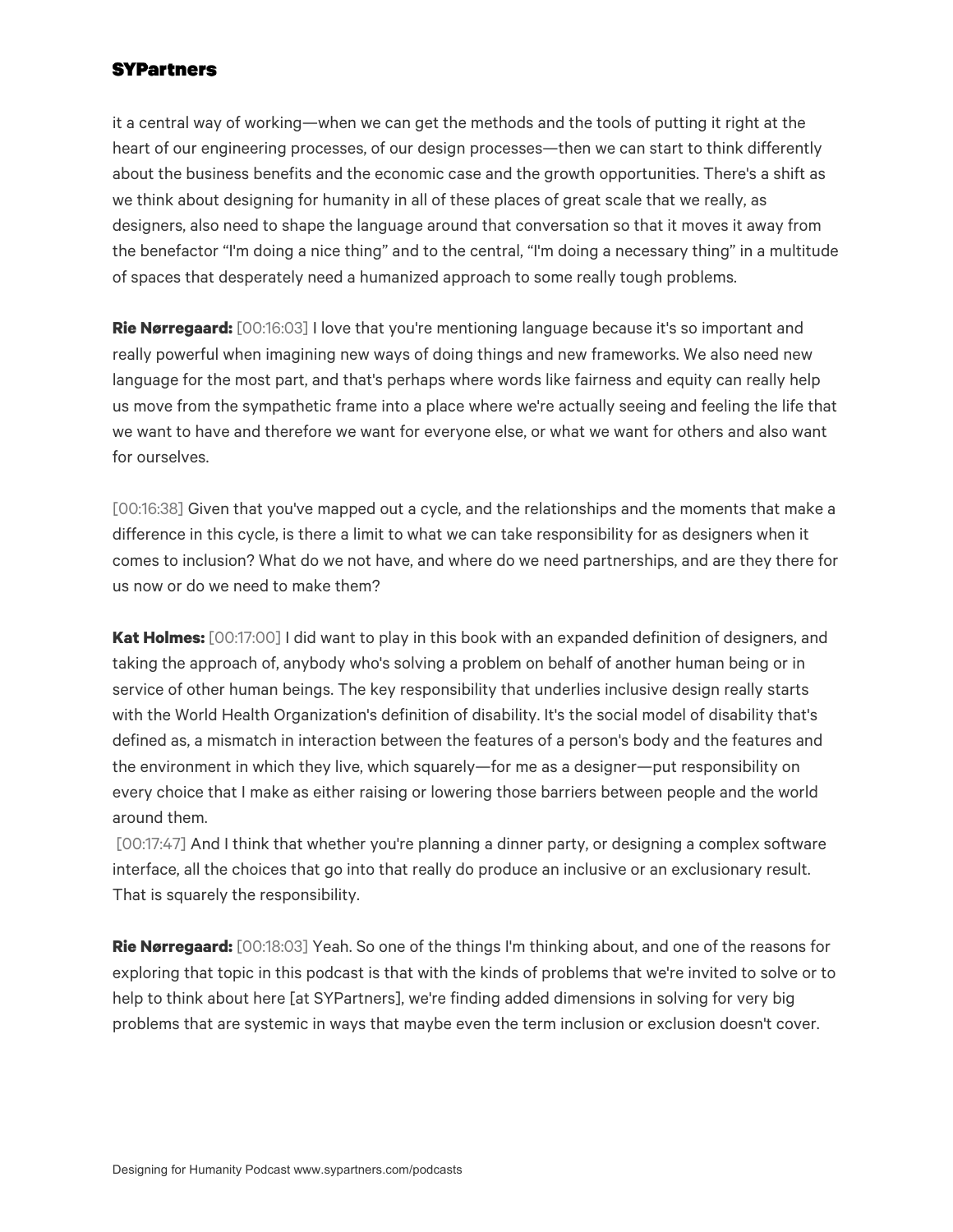[00:18:36] So let's say, migration on a worldwide level. We know more, we have lots of data, and so we can see and we can understand the effects of a suggested solution. We can test it and deploy it and we can we can know a lot about the world around us.

**Kat Holmes:** [00:18:54] Yes. That makes so much sense to me, especially since there's a lot of conversation around system design these days, and what that even means, what that is. I think I'm very fortunate to be in a position where I can work on a lot of these problems that have no guardrails and to-do lists. Thinking about the role of design in machine learning and the systems that dictate the behavior of self-driven, self-learning machines, where do we start as designers to even practice in that space?

[00:19:38] I absolutely agree that we are at a really interesting moment, and also it's a little terrifying at moments when you think about how there's so much we don't know, but how great is it to be in those conversations and that there's recognition across all disciplines that the role of design is important to the formation of these new territories, these new uncharted spaces. But what to do once we get there, that's the part that takes a lot of courageous, creative, adventurers to make sense of that space. And so thinking about, what are the skills that really drive learning? and asking meaningful questions, those are things that are really the new toolkit for designers.

**Rie Nørregaard:** [00:20:33] I love that. If you take inclusion or inclusive design as a platform, and it's pretty expansive, right? We're talking very expansively about designers and what we can do and what we can solve for lots and lots of people. What are the opportunities to connect with either political movements, or movements in science or in business on human rights to create an even bigger platform?

**Kat Holmes:** [00:21:05] What I love about inclusive design is I've been introduced to so many more dimensions of activism than I ever thought. I grew up in the Bay Area, I had a pretty good life introduction to civic and civil and diversity led fights for human rights, and something about this work on inclusive design has really unified—or found threads maybe is a better way to put it—finding threads across these communities and conversations.

**Kat Holmes:** [00:21:52] One thing that really has been a tension in working on inclusive design is identity. Identity is a strong place for creating impact and activist work especially in communities that have been excluded and underrepresented. And so the thing that I'm still trying to wrap my head around is the role of identity in designing for particular problems, or designing for inclusion. There are groups that I'll meet with who consider inclusive design entirely a gender-based conversation and there's groups that consider inclusive design entirely a disability identity conversation or accessibility conversation. I think that being in so many places at once, and having the discomfort of knowing that there are places where it stretches, and there are places where really there's distinctly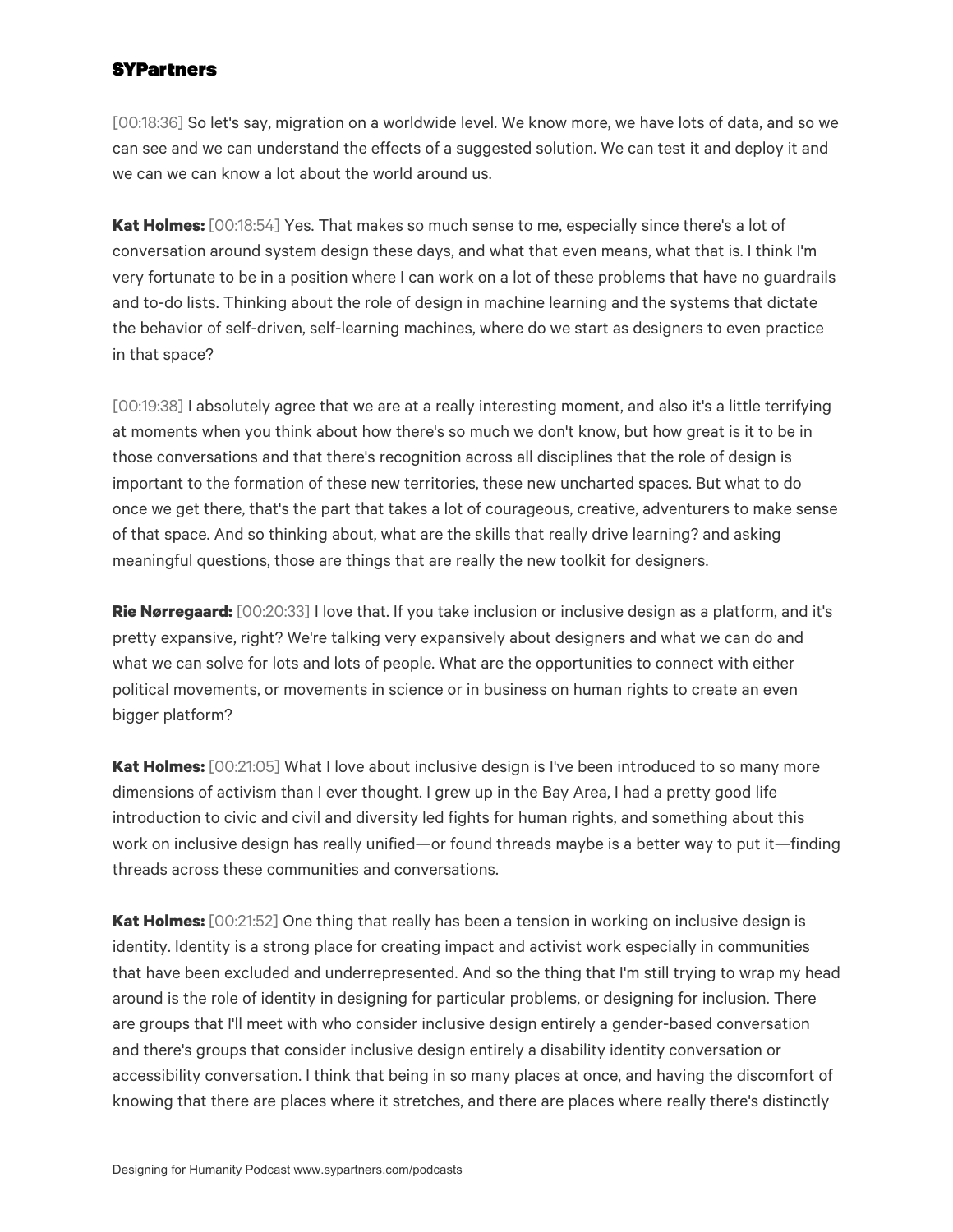an identity based conversation that needs to happen and requires focus, and then there's times where we really do need to have the broad conversation and connect a lot of these ideas together. It's something that I'm navigating and learning about, what are the connections between Black Lives Matter and the disability rights movement? Where are the places where the collective work of those two movements is greater than the individual? It's necessary to have those conversations because that's how human beings really are, human beings are not one dimension of identity or any thing, but there are times we need to separate because we have to drive sharp focus, and there's times where we need to connect and blur the lines.

**Rie Nørregaard:** [00:23:47] Thank you for that. That was a really meaningful response, because we tend to have very binary conversations and I think it is difficult and threatening sometimes to even try to connect.

**Kat Holmes:** [00:24:06] Yeah, it can feel like taking away from something. Which I understand.

**Rie Nørregaard:** [00:24:11] Yes, as do I.

[00:24:13] So I think you might be a design activist. Are you a design activist?

**Kat Holmes:** [00:24:20] What's a design activist? (laughs)

**Rie Nørregaard:** [00:24:20] I think you just answered that. (laughs)

[00:24:25] You've described in several ways already how activism and design comes together for you. It's both in your upbringing, probably, as a way to problem solve and something that you know well, along with your deep knowledge and skill and training from school and your work, and what happens when you put the two together.

**Kat Holmes:** [00:24:58] You're like, unpacking me! It's interesting, I have always lacked a word to describe what I do for a living. But yeah, that's an interesting term. I hadn't really internalized that before, but I think you're onto something.

**Rie Nørregaard:** [00:25:23] Ha-ha! (laughs)

[00:25:23] That's what's so lovely about conversations like these because they wander and we're both allowed to make connections that we wouldn't otherwise and that is to me incredibly joyful.

[00:25:35] Having worked in tech and in the Bay area specifically for a long time, why is inclusion so important here, and now?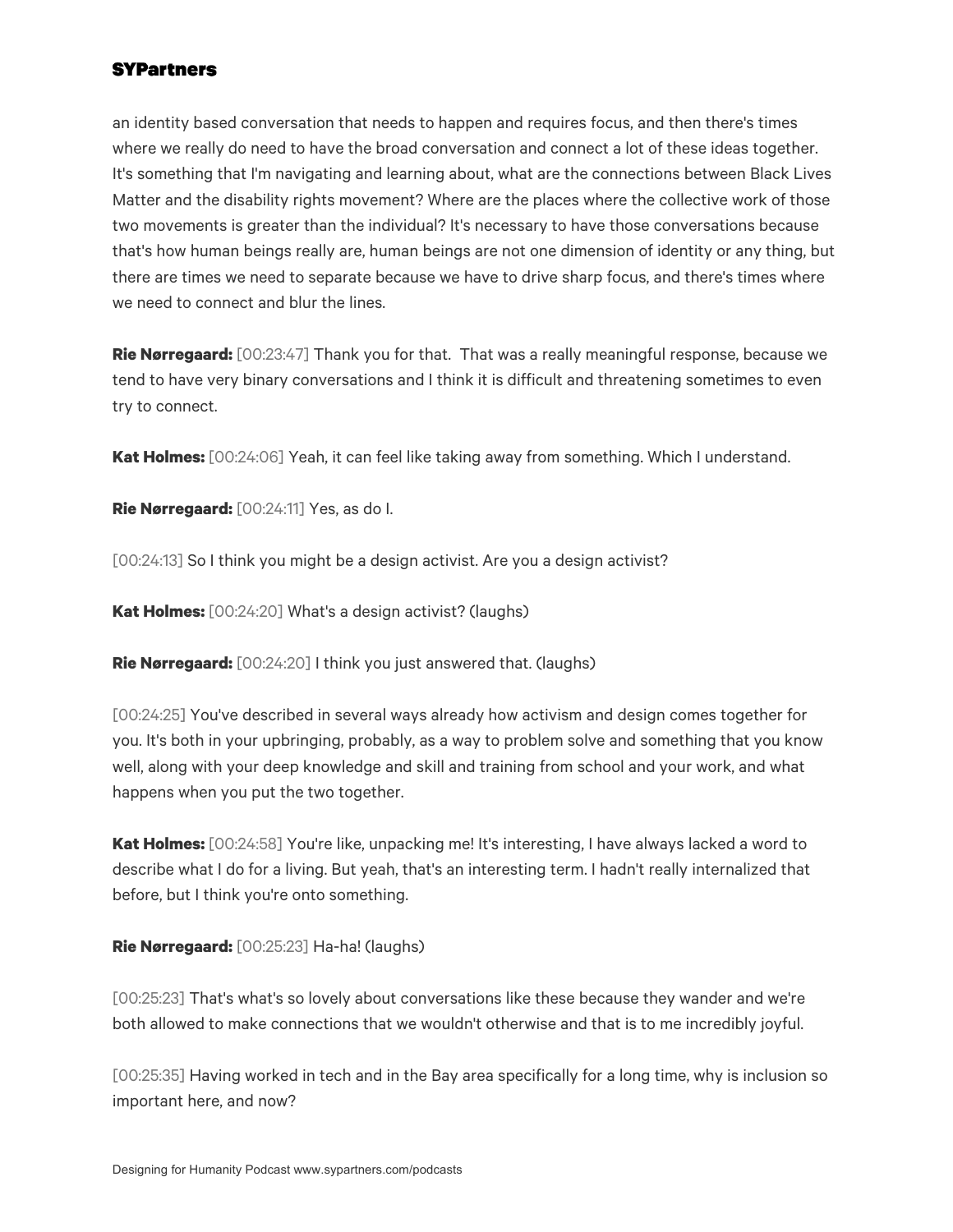**Kat Holmes:** [00:25:46] The thing that I'm noticing is the word "inclusion" has risen to the top of a lot of companies. But, what to do next is still a huge disconnect for people. The traditional ways of diving into that conversation is to think about—and again this is from a historical perspective demographic diversity and representation in a company which is certainly critical and important, but beyond that there's not a whole lot of tools and not a whole lot of guides on what to do next.

[00:26:21] Literally, in a meeting with the company yesterday they talked about how they have three areas of inclusion they're focused on, and I think this is very common across a lot of companies so I'll just share it here.

[00:26:31] They have workforce, workplace and their marketplace and the things that they make. And most of the efforts have started in workforce.

[00:26:41] You know, the makeup of their teams. They've been focused on their hiring practices and increasing the diversity of their teams. Workplace has gotten some attention in their company, we have some trainings, maybe some videos to watch, culture focused activities that are making a difference but sometimes also fall short of the ambition of inclusion. And then in marketplace, in the products and things that we make, often we don't know what to do there. We're not sure exactly how to get there. We know we're doing accessibility. But do we need to change the gender options on our drop down menus? What does inclusion mean there? And I find that very common. If we change this belief, the hypothesis that if we change our workforce it will lead to product. I have a challenge to that hypothesis, which is, if we start with the things that we make, and we start with the problems that we're trying to solve, the core of the industry in this region is problem solving technology engineering mindset, Design mindset. And so, if we start with that marketplace category and really get clear on what inclusive methods are going to make a difference there and what problems we can each contribute and solve, then we will have an impact and ask the question, who needs to be in the room to help us solve this problem? and we are missing a broad set of perspectives.

[00:28:08] Let's go seek those out, because it's framed by this problem that we need to go solve from an exclusion or inclusion standpoint and that that path—starting with product and then building out the teams that you need to solve that problem—can actually be a faster, more effective way to really produce inclusive outcomes. So I think of "why now" in the context of there's good triggers happening. Yay, it's good for business, it's good for human led design thinking. But what to do next is a place where design really needs to step up to say, we know how to go about thinking about human beings in the making process of solving a problem. Let's get explicit on what those activities should be. To recognize exclusion, to recognize who's missing from the conversation and bring people in, and solve one problem and the next problem, and address one type of exclusion, and then the next